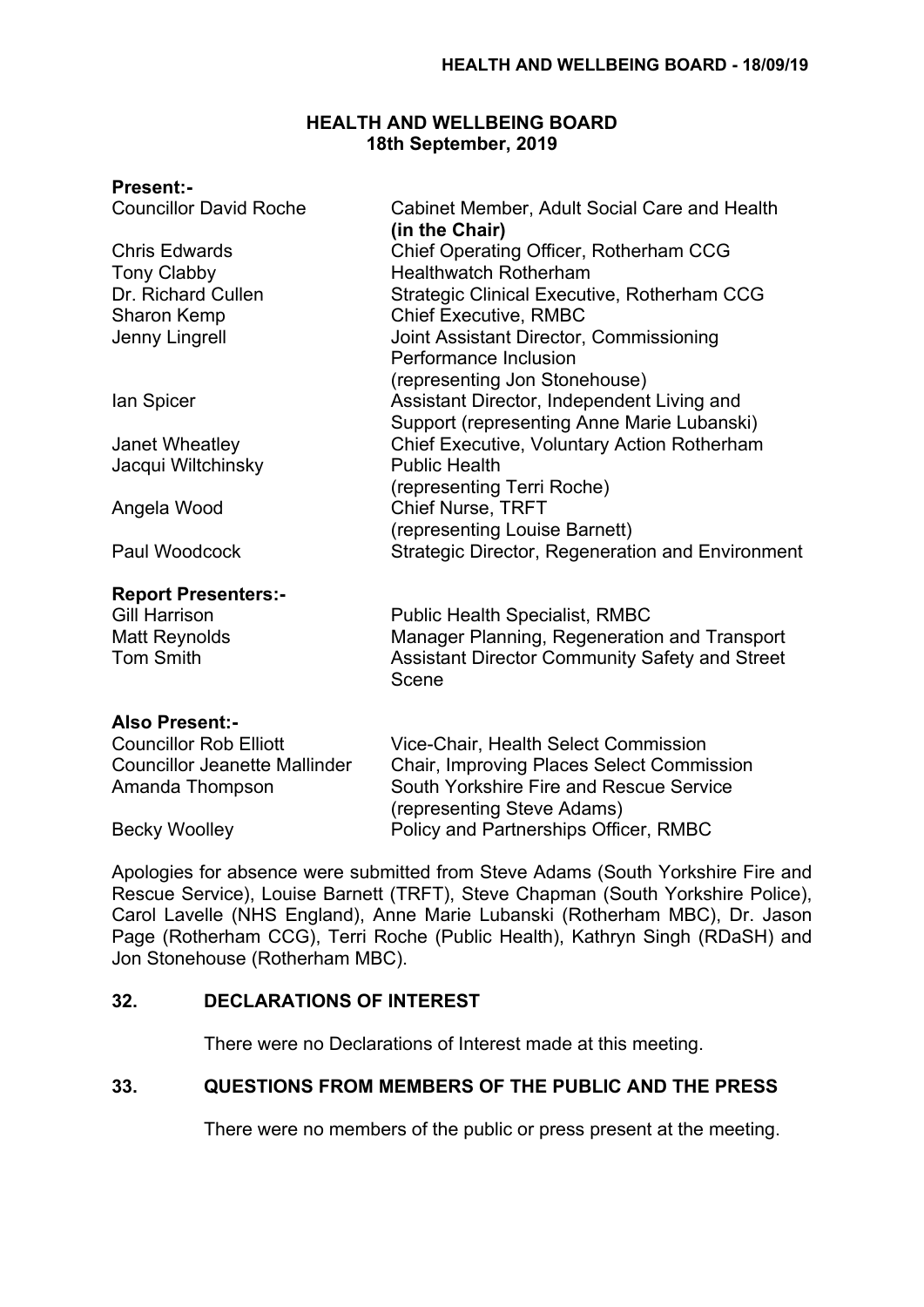# **34. MINUTES OF THE PREVIOUS MEETING**

The minutes of the previous meeting of the Health and Wellbeing Board were considered.

Resolved:- That the minutes of the previous meeting held on  $10<sup>th</sup>$  July, 2019, be approved as a correct record.

# **35. COMMUNICATIONS**

# **Be the One – Suicide Prevention Campaign**

The joint Campaign of the CCG, Council and RDaSH had been extremely successful so far. As of  $10<sup>th</sup>$  September there had been 9,000 hits on the website, 57,000 people had accessed via Facebook and 36,000 tweets.

# **Loneliness Strategy**

The above Strategy, which came under Aim 4 of the Health and Wellbeing Strategy, was to be launched on 24<sup>th</sup> September at the Rawmarsh High Street Centre. Anyone who had not responded to the invite should do so as soon as possible.

# **Rotherham Show**

Board members were requested to give consideration to a joint health and wellness marquee at next year's Show.

Resolved:- That partners discuss within their individual organisations and further discussion take place at a future Board meeting. **ACTION:- All Board members**

# **36. IMPROVING AIR QUALITY IN ROTHERHAM**

Tom Smith, Assistant Director Community Safety and Street Scene, assisted by Matt Reynolds, Manager Planning, Regeneration and Transport, gave the following powerpoint presentation:-

**Background** 

- 7M deaths globally were caused by air pollution
- Estimated up to 36,000 deaths a year in the United Kingdom
- Contributes to over 100 deaths per year in Rotherham
- Worsens chronic illnesses, shortens life expectancy and damages lung development in children
- Causes asthma, increases the chances of hospital admissions and respiratory and cardiovascular disease
- Poor communities were most exposed to and suffered the consequences of polluted air
- United Kingdom had been in breach of legal limits since 2010

Rotherham Air Quality Plan 2016-20

- Mitigation of air quality impacts through the planning process (Development Control)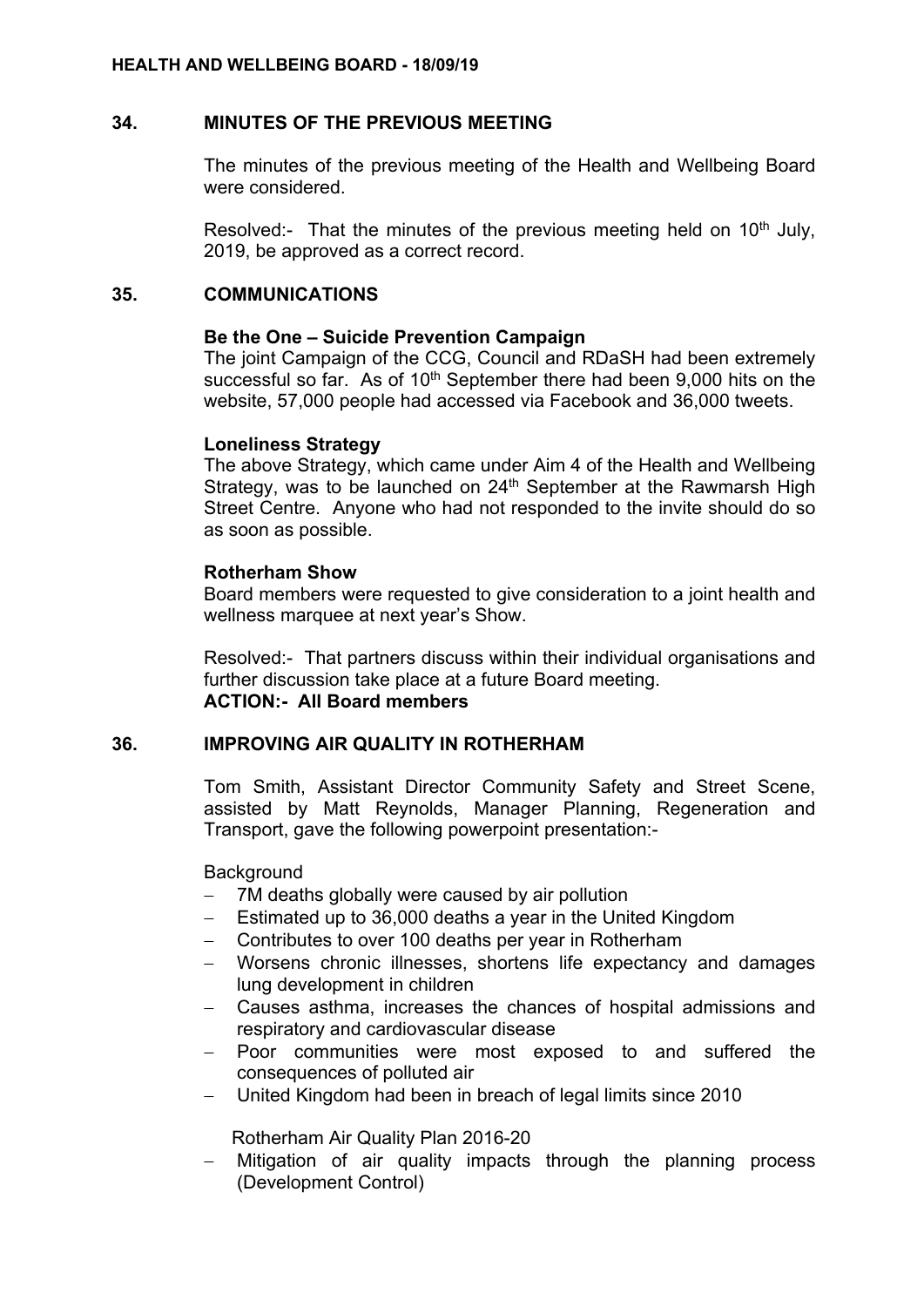- Promoting low emission transport in particular cleaner buses, taxi licensing, the installation of electric vehicle recharging infrastructure
- $-$  Promoting travel alternatives to the private car, raising public awareness especially of the impact of diesel vehicles on air quality in our towns and cities
- Improving the efficiency of the Rotherham MBC Vehicle Fleet

Work to Date – Sustainable Transport

- Care4Air Campaign
- Promote uptake of electric vehicles 25 charging points
- Promote alternative transport
	- Cycleboost
	- Sustainable and Active Travel support for schools
	- Independent Travel Training
	- "Walk Rotherham" project
	- Busboost
	- EcoStars

Work to Date – Infrastructure

- National Productivity Investment Fund
- Tram Train Pilot
- Rotherham Interchange
- A630 Parkway widening

Improving Air Quality in Rotherham

- Rotherham and Sheffield required to work together to:
	- Analyse local air quality
	- Achieve statutory compliance with Air Quality Legislation
	- Proposed scheme(s) were deliverable in the shortest possible time and by no later than 2021
- Submit final business case to Government by December 2019

What is causing the problem?

- Road traffic
- Particular types of vehicles
	- Diesel vehicles and older petrol vehicles were the most polluting
	- Older non-retrofitted buses
	- Private hire taxis
	- HGVs and LGVs
- Focused in particular locations across the Borough Wortley Road, Rawmarsh Hill, Fitzwilliam Road and the Parkway

Sheffield Parkway in Rotherham (A630)

- Sheffield propose to introduce a Category C (CAZ C) charging zone area bounded by the inner ring-road
- Would bring both the Sheffield and Rotherham sections of Sheffield Parkway into compliance by 2021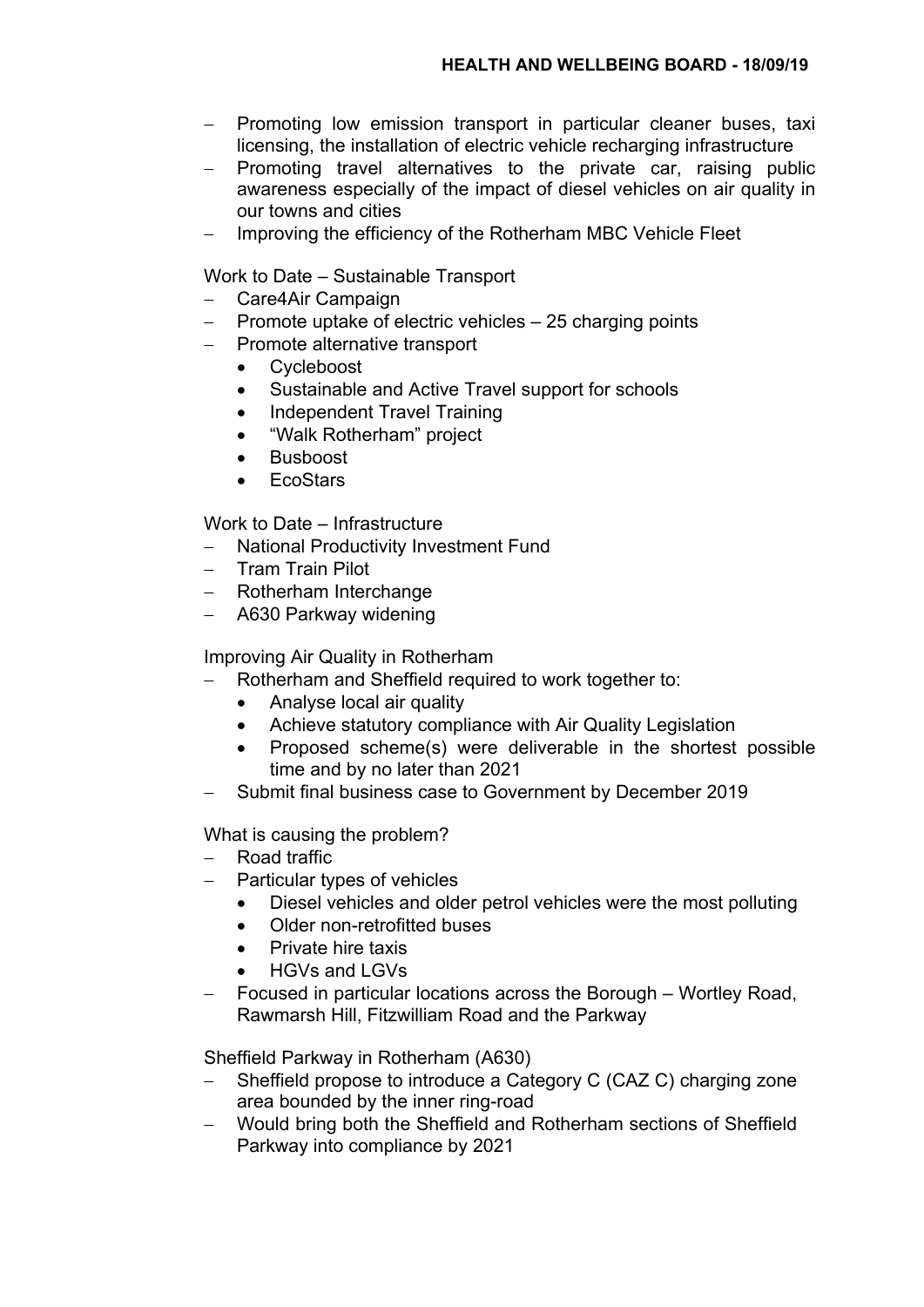Assumes that the proposed 50 mph speed limit, associated with the widening of the Parkway in Rotherham was introduced

Rawmarsh Hill (A633) Rawmarsh

- Upgrade or replace all buses operating on Rawmarsh Hill were to the Euro VI standard as a minimum
- A Euro VI bus delivers an almost 95% reduction in emissions against earlier Euro standards
- Divert around 25-30% of the scheduled buses from Rawmarsh Hill onto Barbers Avenue
- Improve the junctions at Dale Road and undertake minor works to Barbers Avenue itself, to support this measure

Fitzwilliam Road (A630) Eastwood

Minor engineering and traffic flow works

Wortley Road and Upper Wortley Road (A629), Kimberworth and Thorpe Hesley

- Heavy Goods Vehicles ban - northbound towards M1

Other Measures

- Financial support to upgrade
	- Taxis and private hire vehicles
	- **Buses**
	- Heavy Goods Vehicles and Light Goods Vehicles
- Campaigns and behavioural change

**Outcomes** 

|                        | 2017<br><b>Baseline</b> | 2021                             |                                      |
|------------------------|-------------------------|----------------------------------|--------------------------------------|
| <b>Rotherham Sites</b> |                         |                                  |                                      |
|                        |                         | Projected<br>without<br>measures | Projected<br>with<br><b>Measures</b> |
| A630 Parkway           |                         |                                  |                                      |
| Rotherham              | 48                      | 44                               | 39.5                                 |
| A633 Rawmarsh Hill     |                         |                                  |                                      |
| Rotherham              | 49                      | 42                               | 38.4                                 |
| A629 Wortley Road      |                         |                                  |                                      |
| Rotherham              | 45                      | 41                               | 31.3                                 |
| A630 Fitzwilliam Road  |                         |                                  |                                      |
| Rotherham              | 45                      |                                  | 37.6                                 |

Next Steps

- Public consultation on proposals Summer 2019
- Submit final business case to Government December 2019
- Implement proposals from June/July 2020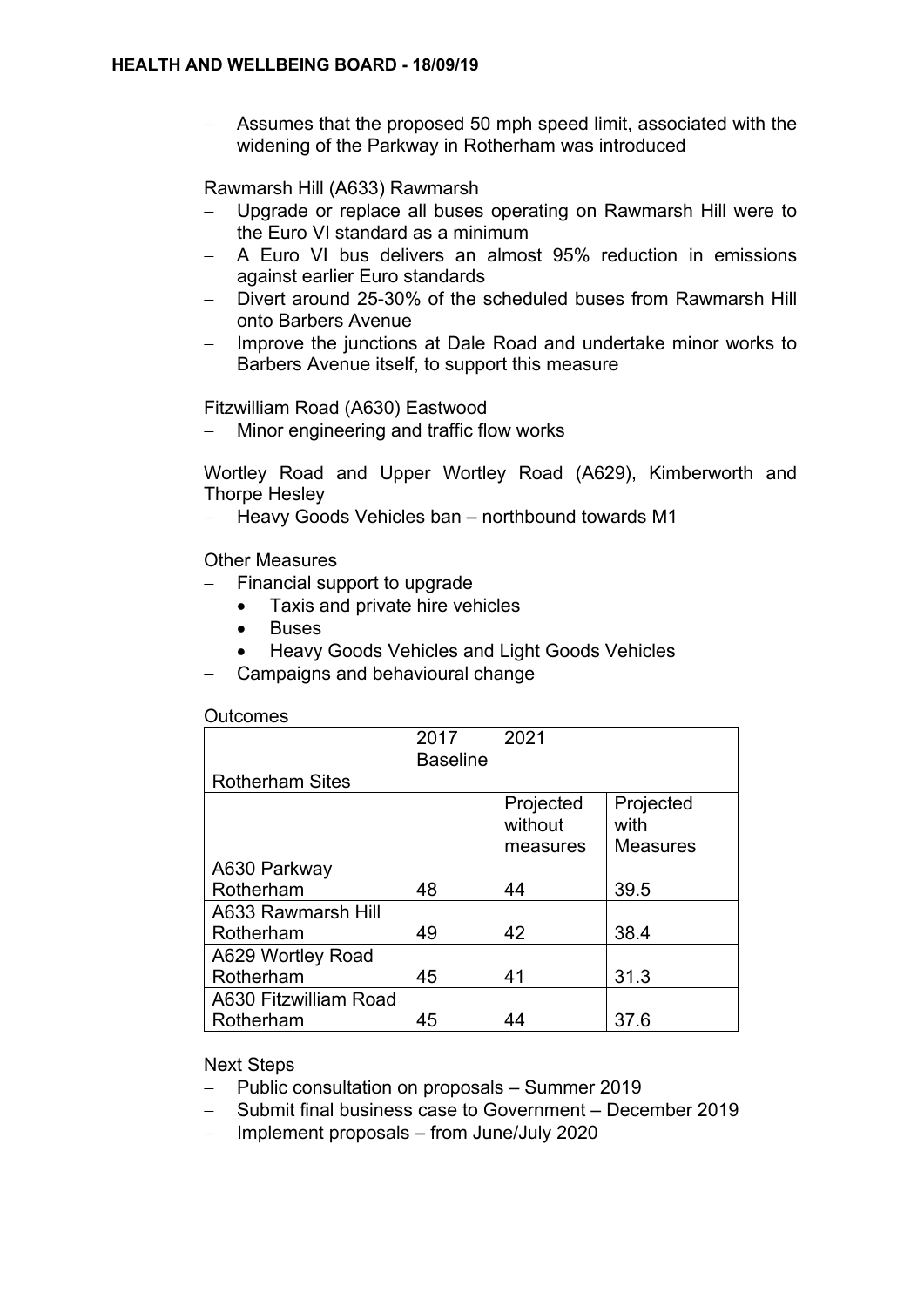Discussion ensued with the following issues raised/clarified:-

- Running alongside the Clean Air Zone was the Transforming Cities funding package. The 2 business cases would complement each other
- One of the current  $NO^2$  readers was obscured by a tree  $-$  to be replaced by appropriate vegetation
- The Clean Air Zone consultation process had now closed and had had a limited response – approximately 700 responses in Rotherham. Rotherham businesses/taxi drivers had been encouraged to take part in Sheffield's consultation with regard to the effect the introduction of the Category C (CAZ C) charging zone area
- As well as work at the 4 locations there would be more campaign and behavioural change work
- The Project Board was working with Central Government in an attempt to introduce a national awareness campaign
- Car clubs/car sharing would be looked at as part of the behaviour change work
- CCG and Place Plan should reflect air quality
- Regular updates should be submitted to the Board
- A number of electric vehicle charging points were now available on Council-owned land financed via the Early Measures Fund – possible installation on partners' sites e.g. hospital?
- Children Services may have a role to play in encouraging parents not to drive their children to school

Resolved:- That the presentation be noted.

# **37. ADVANCING OUR HEALTH: PREVENTION IN THE 2020S CONSULTATION**

The Chair introduced a report on 'Advancing our Health: Prevention in the 2020s' consultation.

Consultation on the Prevention Green Paper had been launched on 22nd July, 2019, and would close on 14<sup>th</sup> October. The Paper built on previous policy developments including the NHS Long Term Plan and the national Prevention Vision.

The crosscutting themes of the Paper were:-

- Emphasis on technology, digital and innovation over other factors such as the wider determinants of health
- Focus on greater personalisation and a targeted approach with a shift away from universalist interventions and towards interventions stratified by risk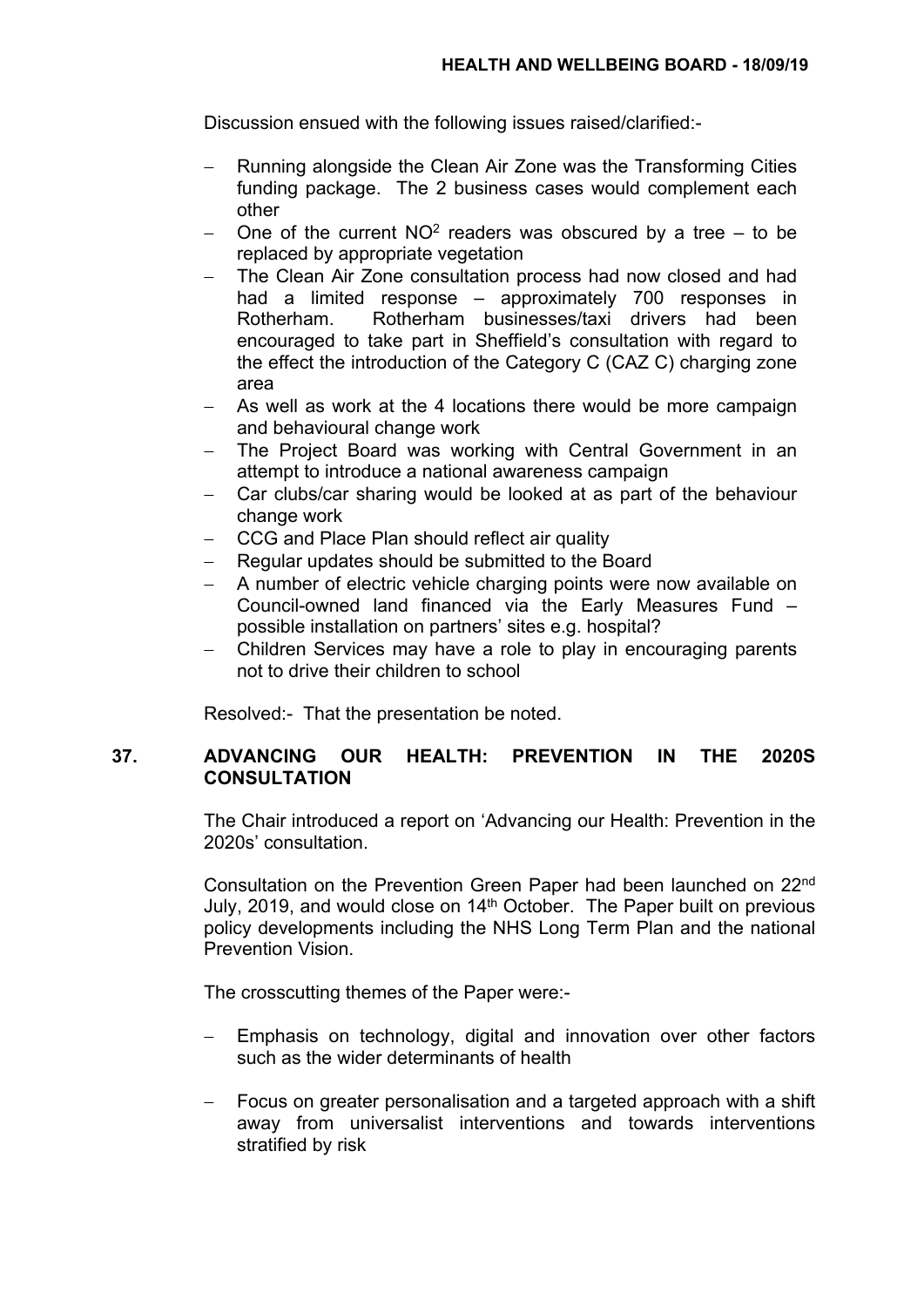- Increasingly important role for regulation and taxation including exploring the introduction of a levy on the tobacco industry based on the principle of the 'polluter pays' and exploring how the sugar tax should be extended to include milk-based drinks
- Focussing on the early years including modernising the Health Child Programme and taking action on children's oral health
- Closing the 'prevention gap' and achieving parity of esteem not just for how mental health conditions were treated but also for how they were prevented
- Seeing health as an asset to invest in throughout life and not just a problem to fix when it went wrong

Attention was also drawn to the key themes of the Paper and where the gaps were.

Discussion took place with the following points raised:-

- Cancer UK was interested in using the Rotherham Health app
- The CCG Small Grants for Mental Health had a big effect certainly with some of the work Healthwatch was doing with men's mental health
- Closer links with Housing and Planning with regard to air quality and the effect on communities
- Welcome the focus on Public Health as a priority and provide examples of what Rotherham thought of as networks e.g. social prescribing, connecting communities, focus in the Health and Wellbeing Strategy around Housing and suggest that they were the things Rotherham would like to see a focus on
- Since publication of the Paper there had been an announcement that there would be an investment in Public Health next year
- Play to Rotherham's strengths in what was believed would make a difference whilst putting a challenge down to the Government
- The TRFT to incorporate what had worked in Rotherham in the form of case studies

Resolved:- (1) That Board Members provide comments for inclusion in the response to Becky Woolley by 26<sup>th</sup> September, 2019. **ACTION:- All Board Members/Becky Woolley**

(2) That the TRFT provide case studies for inclusion in the response. **ACTION:- TRFT**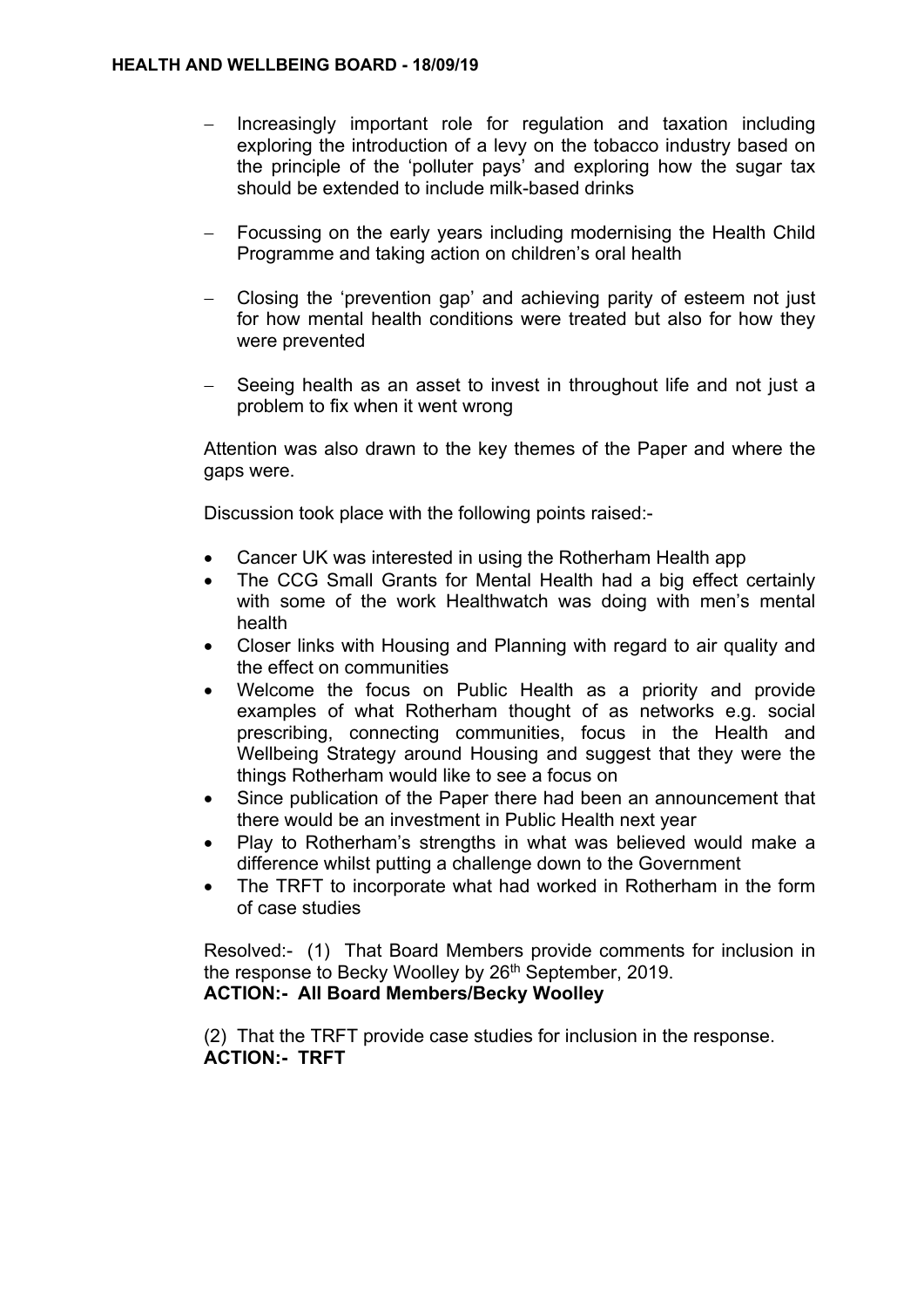#### **38. PERFORMANCE FRAMEWORK SPOTLIGHT: SUICIDE PREVENTION**

The Board considered a report containing information taken from the Public Health England Suicide Prevention Profiles and Office of National Statistics (ONS) data. It showed that:-

- Rotherham after a small decrease between 2013-15, the 3 year directly age-standardised rate (DSR) had increased from 13.9 to 15.9 deaths per 100,000 between 2014-16 and 2015-17. The latest data for 2016-18 showed that this had now dropped to 13.1 deaths per 100,000 a decrease of nearly 18%
- Yorkshire and Humber Region had a statistically higher suicide rate for males in 2018 compared to the overall rate for males in England and Wales – 19.0 deaths per 100,000 males compared to 16.2. The suicide rate had increased from 15.3 in 2017 to 19.0 deaths per 100,000 in 2018 for males. For females the highest suicide rate in 2018 in England was seen in Yorkshire and the Humber – 5.7 deaths per 100,000 women
- England All Persons Suicides 5,021 suicides were registered in 2018, 570 more than in 2017 (4,451 deaths) – 12.8% increase. The latest England rate represented the first increase since 2014, however, this remained lower than at the beginning of the time series (1981) – 14.6 deaths per 100,000 persons

A symposium had been held in Rotherham in June 2019 as an opportunity for partners working across Rotherham to hear about national research and best practice in relation to suicide prevention. It had also acted as a self-assessment of the Rotherham Suicide Prevention and Self-Harm Action Plan which would be submitted to the Board for sign off.

In Rotherham there was joint working between the CCG, RMBC and men's groups to develop the concepts for the suicide prevention campaign, 'Be the One'.

Rotherham had secured NHSE Year 2 Suicide Prevention funding which would be used to fund the promotion of a second round of small grant awards to men's groups that were tackling the risk factors relating to suicide, implementation of the Train the Trainer Self Harm project, provision of a listening service for those bereaved/affected by suicide and suicide prevention training for frontline staff and targeted work in areas of higher rates.

Concern remained with regard to the number of women in Rotherham and the region who took their own lives. Rotherham Public Health had commenced initial conversations with a local university regarding research into this area. Also, whilst dropping in the 3 year period, suicide rates were still above the national average.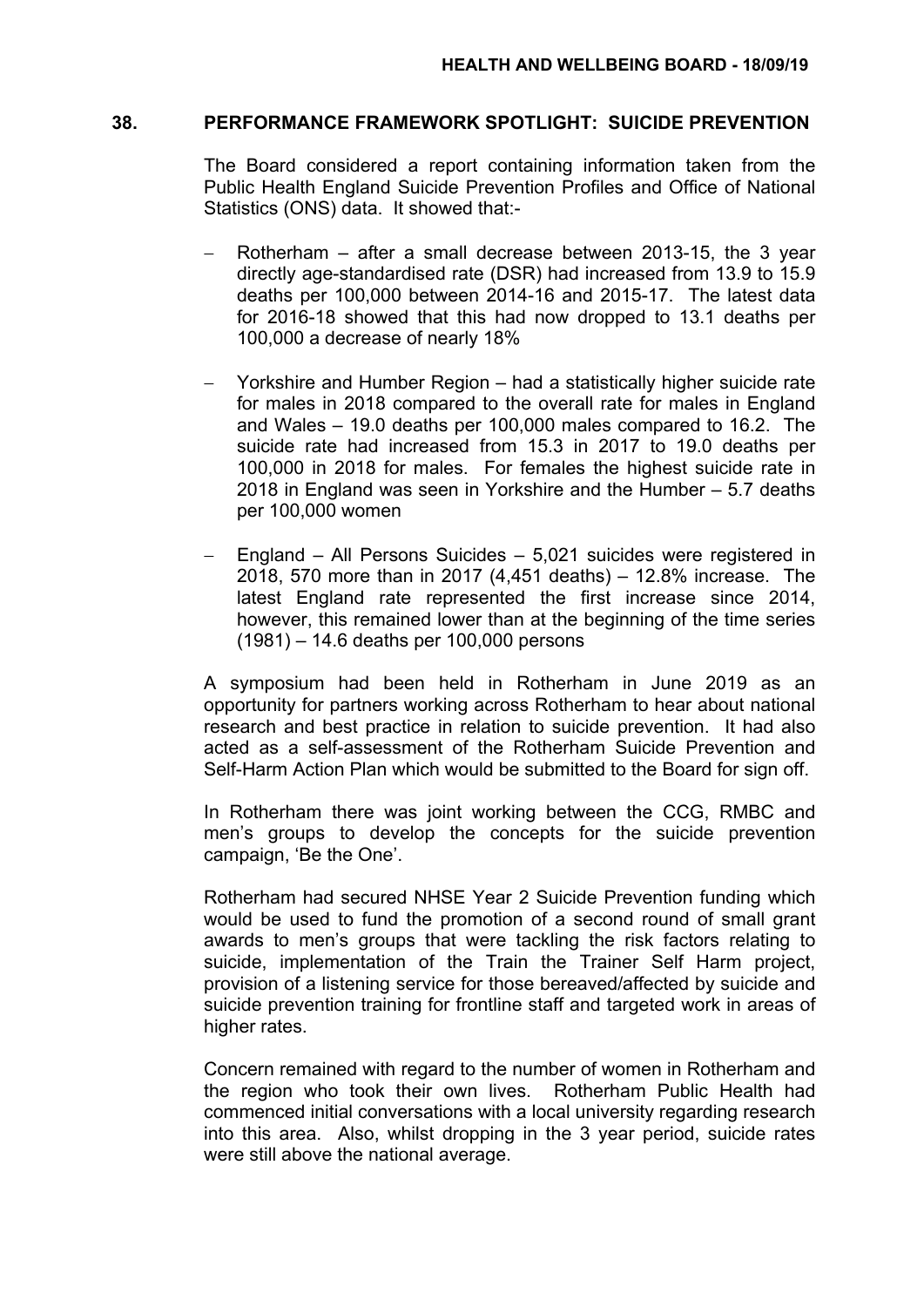Next steps included the launch and monitoring of the impact of the 'Be the One' campaign as well as sign off of the Rotherham Suicide Prevention and Self Harm Action Plan by the Health and Wellbeing Board. The NHSE Year 2 funded work would be implemented and evaluated as well as discussions with ICS colleagues in relation to any joint commissioning opportunities, work with a local university to understand why women took their own lives and look at what actions could be taken by all partners.

It was noted that families were now signposted to AMPARO which had started in May. The contract was monitored by the CCG but the take-up had been slow. It was thought that bereaved families were under the impression that it was a counselling service which they did not want; it was to be rebadged as a listening service. The Service would provide support up until the inquest and beyond.

Resolved:- (1) That the refreshed Rotherham Suicide Prevention and Self Harm Action Plan 2019-21 be submitted to the Board for consideration.

(2) That 6 monthly updates on progress against the action plan be submitted together with updates on the work funded through the NHS England Suicide Prevention funds. **ACTION:- Ruth Fletcher Brown**

## **39. REFRESH OF THE SEXUAL HEALTH STRATEGY**

Gill Harrison, Public Health Specialist, presented the 2019-21 refresh of the Sexual Health Strategy for Rotherham with the aid of a powerpoint presentation.

The Strategy set out the priorities for the next 3 years for improving sexual health outcomes for the local population. It provided a framework for planning and delivering commissioned services and interventions (within existing resources) aimed at improving sexual health outcomes across the life course.

The Strategy had been scrutinised by the Health Select Commission with comments relating to suggested actions to be submitted to the Strategy Group.

The Strategy aimed to address the sexual health needs reflected by Public Health England's sexual and reproductive health epidemiology report 2017 which highlighted areas of concern. The following were identified as concerns to identify actions for 2019-21:-

- Sexually Transmitted Infections (STI) diagnosis in young people
- Sexual health within vulnerable groups
- Under 18 conception rate
- Pelvic inflammatory disease (PID) admission rate
- Abortions under 10 weeks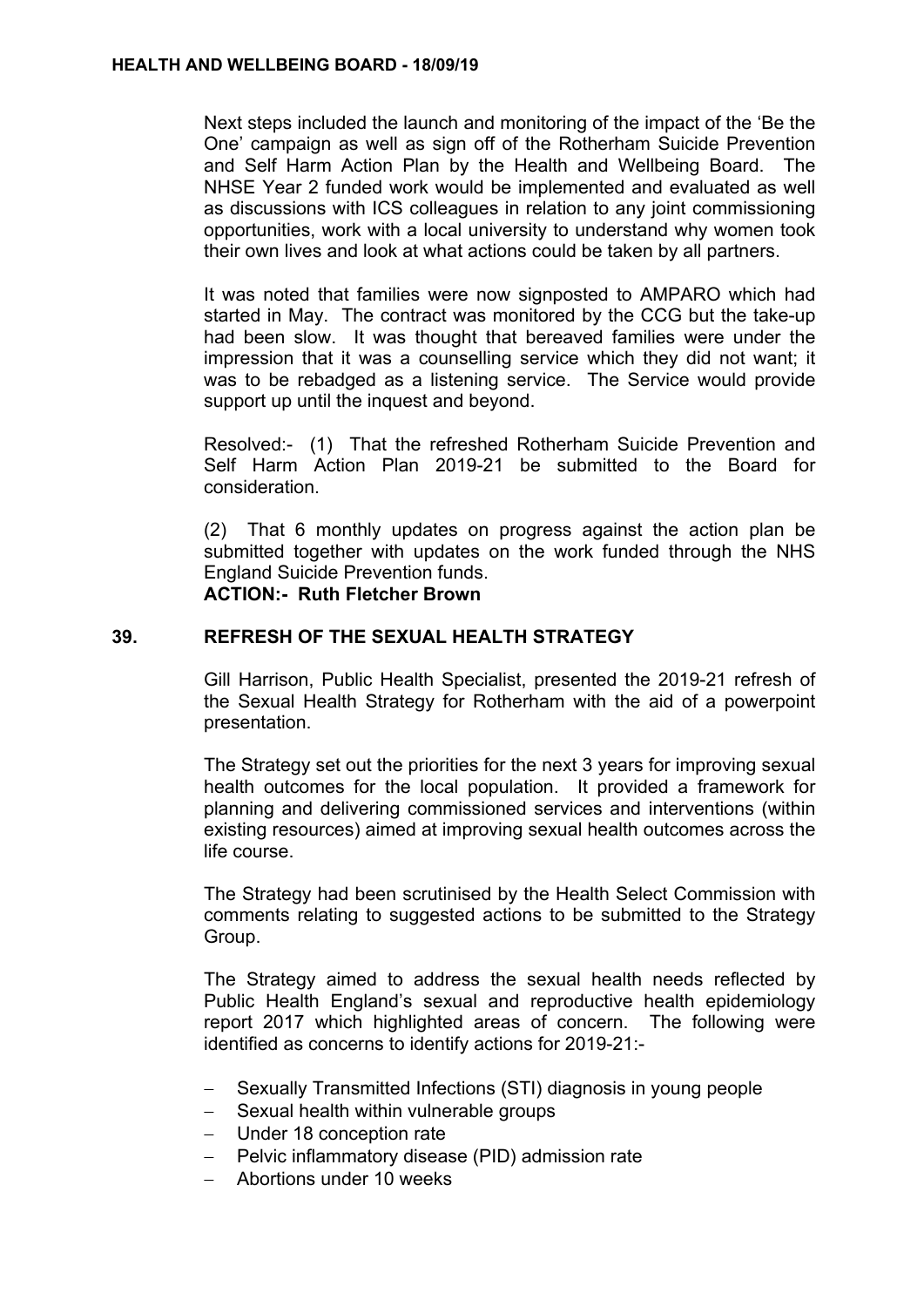The refreshed Strategy also reflected concerns expressed in the Rotherham Voice of the Child Lifestyle Survey 2018 i.e. the number of those sexually active young people (aged 14/15 years) who said that they did not use any contraception had increased from 27.5% in 2017 to 29.1% in 2018. Also the numbers of young people (aged 14/15 years) reporting that they had had sex after drinking alcohol and/or taking drugs showed a significant increase since the 2017 survey.

Discussion ensued with the following issues raised/clarified:-

- There was nothing to show how someone would be supported if they had been attending the Sexual Health Clinic and still became pregnant
- There were regular monitoring meetings with the Integrated Sexual Health Service who kept action logs in relation to CSE and any Safeguarding areas of concern they may have had and what they had done with them There was some very positive work between the Pause Project, Sexual Health Clinic at the Hospital and GPs. Could the "vulnerable groups" be broadened to that currently contained within the Plan and include Pause?
- Yorkshire MESMAC was to submit a funding bid to the National HIV Intervention Fund to carry out work with the Roma community
- $-$  A clear action plan would be developed to underpin delivery of the **Strategy**
- There would be a clear action plan with actions
- The term "vulnerable" used in the Public Health England context was different to that normally understood by the term

Resolved:- That the refreshed Sexual Health Strategy and associated action plan be approved.

# **40. HEALTH AND WELLBEING BOARD ANNUAL REPORT**

The Chair introduced the Health and Wellbeing Board's first annual report 2018/19.

The report set out the governance arrangements, delivery of the Strategy, what was working well, what the Board was worried about and what it would do next.

It was felt that the report would help the Board to improve its media footprint, published on the website and presented to various partner boards as and when required.

Resolved:- That the report be noted.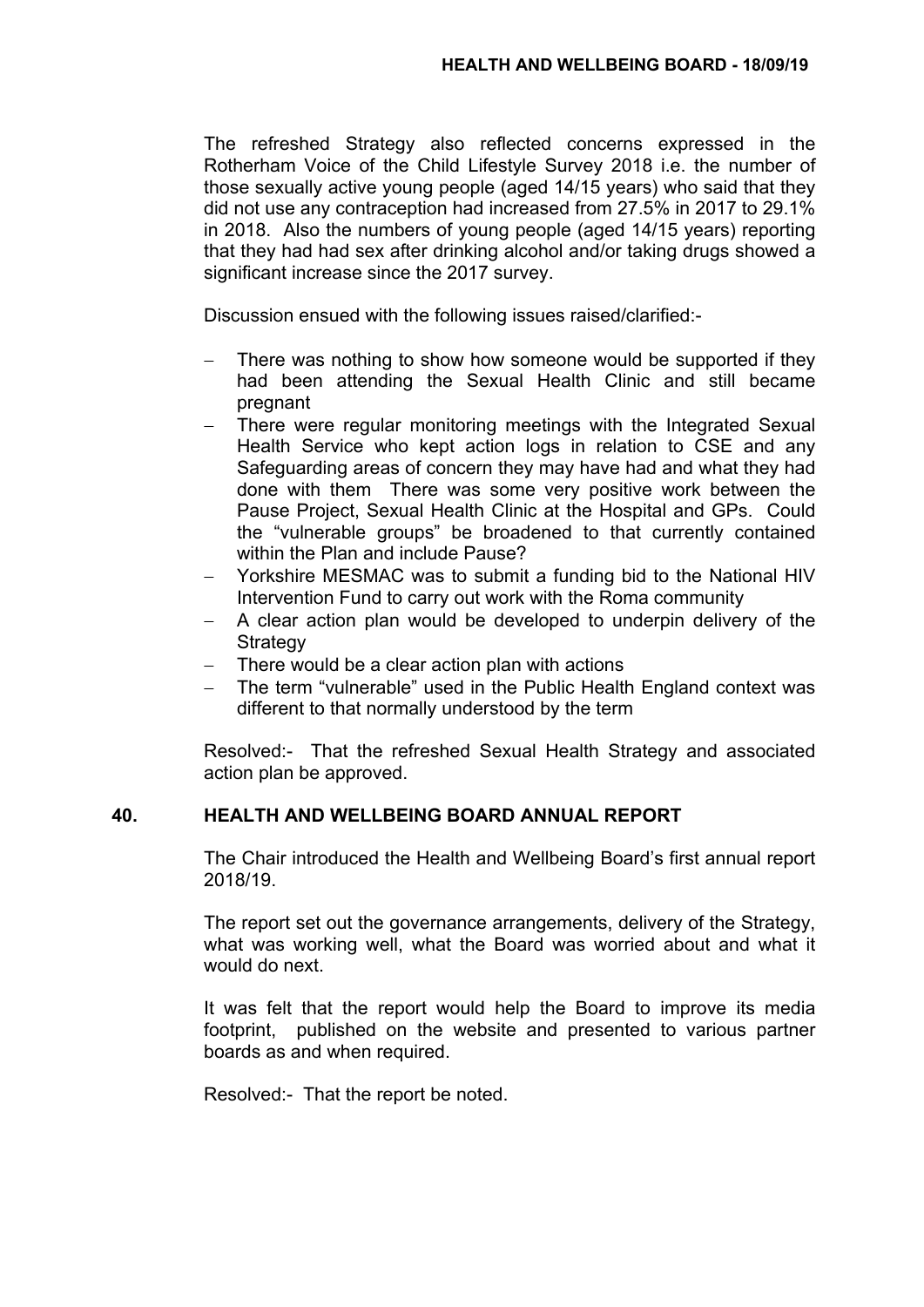# **41. UPDATES TO THE HEALTH AND WELLBEING BOARD**

# **Supplementary Planning Documents**

At the meeting of the Council's Cabinet on 16<sup>th</sup> September approval had been given to go out to consultation on a suite of Supplementary Planning documents which included Equal and Healthy Communities and Air Quality and Emissions.

# **Report Templates**

Following discussion at the Executive Group, it had been agreed that a new Plan on a Page template be utilised for reports by Board Sponsors to provide updates on each of the aims in the Strategy.

Resolved:- (1) That the updates be noted.

(2) That the Equal and Healthy Communities and Air Quality and Emissions Supplementary Planning documents be circulated to Board Members.

# **ACTION:- Paul Woodcock/Becky Woolley**

## **Future Agenda Items**

Annual reports of the Safeguarding Adults and Safeguarding Children Boards Joint Strategic Needs Assessment Loneliness Plan

## **42. ISSUES ESCALATED FROM PLACE BOARD**

There were none to report.

## **43. BETTER CARE FUND PLANNING TEMPLATE**

The Board received, for information, an overview of the Better Care Fund Plan for 2019-20. The BCF planning template was in line with the 2019- 20 Better Care Fund Policy Framework published in April 2019 and the Better Care Fund Planning Requirements 2019-20 which included Key Lines of Enquiries (KLOEs) released in July 2019.

The report set out the key achievements for 2017-19 since the BCF Plan including enhanced health care in care homes, lessons learned and income and expenditure.

Rotherham was fully meeting the 4 national conditions set within the Government in the BCF Policy Framework and towards the former national conditions contained within the 2017-19 BCF Plans.

The report also set out the various stages of the approval process the BCF planning template for 219/20 was subject to which included submission to the NHS England on 27<sup>th</sup> September, 2019.